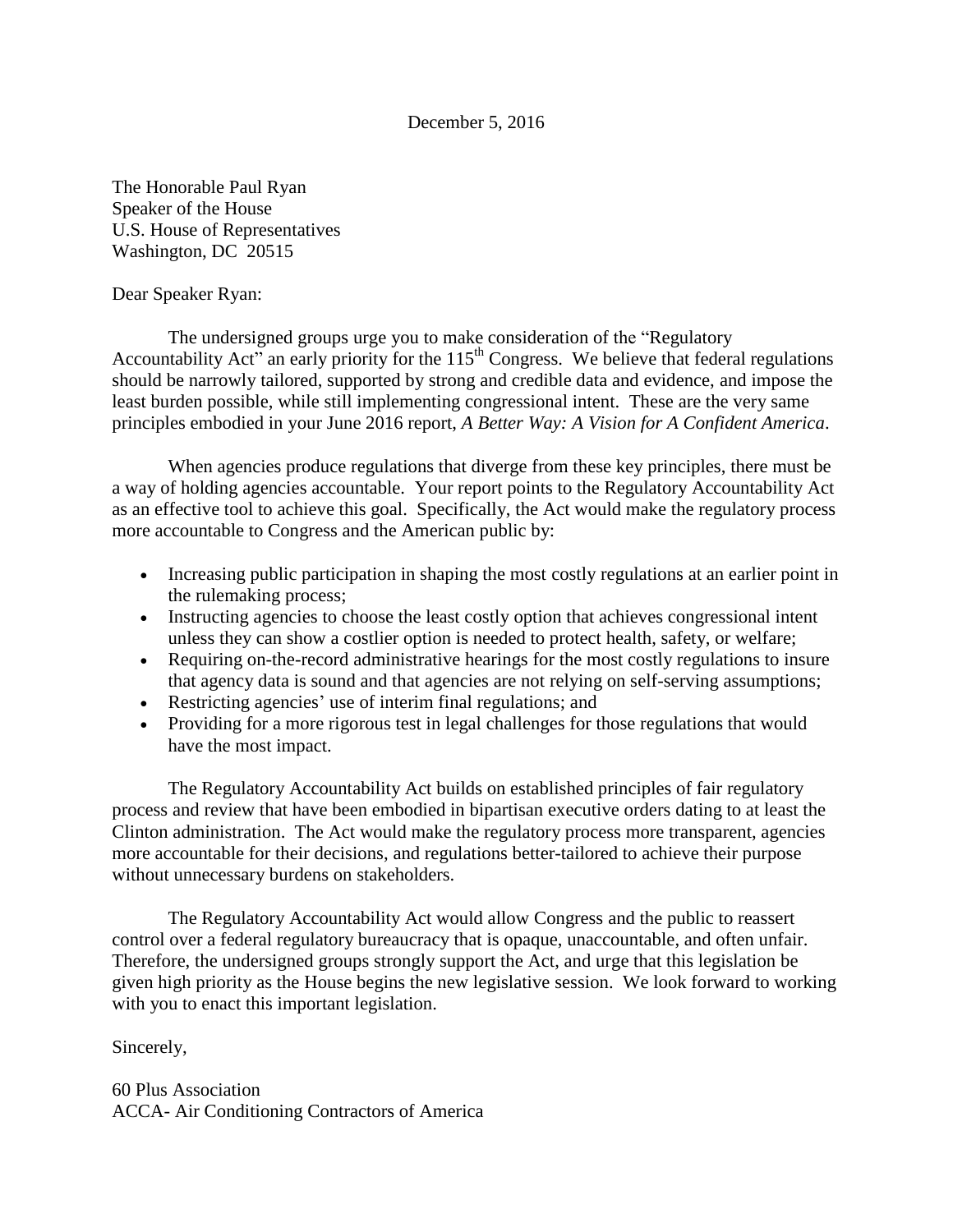Aeronautical Repair Station Association Aerospace Industries Association (AIA) AGC Michigan Agricultural Retailers Association Alabama Forestry Association Alabama Grocers Association Alaska Chamber Albany Area Chamber of Commerce (OR) American Bakers Association American Chemistry Council American Coke and Coal Chemicals Institute American Concrete Pipe Association American Concrete Pressure Pipe Association American Exploration & Mining Association American Forest & Paper Association American Foundry Society American Fruit and Vegetable Processors and Growers Coalition American Fuel & Petrochemical Manufacturers American Highway Users Alliance American Home Furnishings Alliance American Iron and Steel Institute American Loggers Council American Petroleum Institute American Public Gas Association American Road & Transportation Builders Association American Short Line and Regional Railroad Association American Subcontractors Association, Inc. American Supply Association American Trucking Associations American Wood Council Ames Chamber of Commerce AMT-The Association For Manufacturing Technology Anderson Area Chamber of Commerce Arizona Chamber of Commerce & Industry Arizona Chapter Associated General Contractors Arizona Mining Association Arkansas State Chamber of Commerce/ Associated Industries of AR Arroyo Grande & Grover Beach Chamber of Commerce Asphalt Pavement Association of Indiana, Inc. Asphalt Roofing Manufacturers Association Associated Builders & Contractors, Rhode Island Chapter Associated Builders & Contractors, Rocky Mountain Chapter Associated Builders and Contractors Associated Builders and Contractors, West Virginia Chapter Associated California Loggers Associated Equipment Distributors Associated General Contractors of Alaska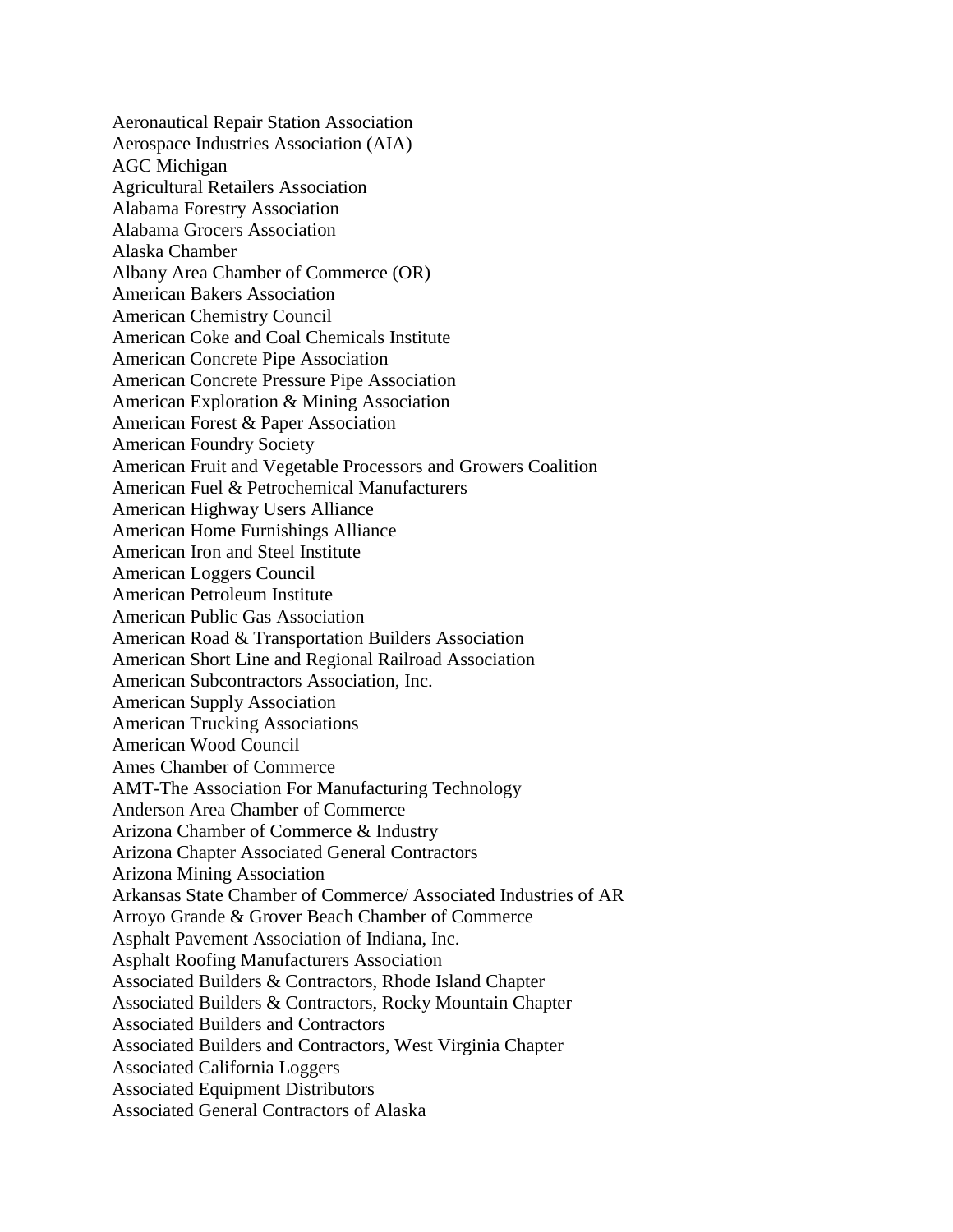Associated General Contractors of America Associated General Contractors of America - Nebraska Chapter Associated General Contractors of Colorado Associated General Contractors of New York State Associated Industries of Missouri Associated Logging Contractors of Idaho Associated Oregon Loggers, Inc. Associated Wire Rope Fabricators Association of American Railroads Association of Home Appliance Manufacturers Association of Montana Aerial Applicators Association of Washington Business Auto Care Association Automotive Recyclers Association Baker County Chamber of Commerce and Visitor's Bureau Baytown Chamber of Commerce Black Hills Forest Resource Association Boise Metro Chamber of Commerce Brick Industry Association Buckeye Valley Chamber of Commerce (AZ) Buffalo Niagara Partnership Business Council of Alabama Cache Chamber of Commerce Caldwell Chamber of Commerce California Business Roundtable California Hotel & Lodging Association California Independent Oil Marketers Association Camarillo Chamber of Commerce Carroll County Chamber of Commerce, Georgia Carson City Chamber of Commerce Carson Valley Chamber of Commerce Cary Chamber of Commerce Cedar City Area Chamber of Commerce Cedar Rapids Metro Economic Alliance Cedar Valley Manufacturers Network, Waterloo IA Central Delaware Chamber of Commerce Cerritos Regional Chamber of Commerce Chambers of Commerce Alliance of Ventura & Santa Barbara Counties Chandler Chamber of Commerce, Arizona Charleston Area Chamber of Commerce Charlotte Chamber of Commerce Chemical Industry Council of Illinois Chester County Chamber of Business and Industry Colorado Association of Commerce and Industry Colorado Association of Mechanical and Plumbing Contractors Colorado Competitive Council Colorado Roofing Association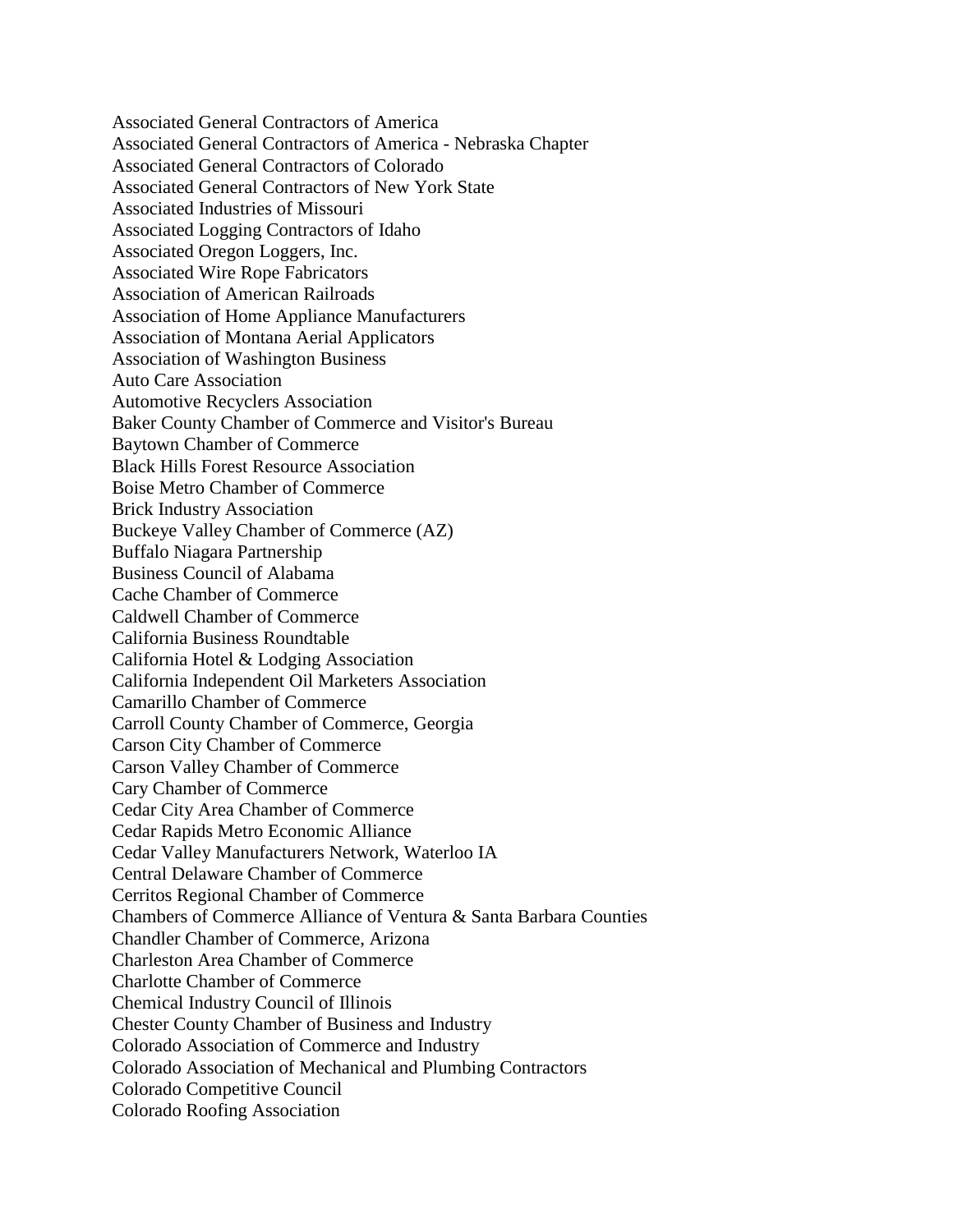Colorado Springs Chamber and EDC Colorado Timber Industry Association Construction Industry Round Table (CIRT) Construction Management Association of America Consumer Energy Alliance Convenience Distribution Association Council of Industrial Boiler Owners CTIA-The Wireless Association Danville Pittsylvania County Chamber of Commerce Darke County Chamber of Commerce Davis Chamber of Commerce Daytona Regional Chamber of Commerce Delaware State Farm Bureau Denver Metro Chamber of Commerce Edmond Area Chamber of Commerce Edwardsville/Glen Carbon Chamber of Commerce Energy Equipment and Infrastructure Alliance Equipment Dealers Association Far West Equipment Dealers Association Florida Chamber of Commerce Forging Industry Association GASDA, Inc. Gateway Chambers Alliance Gilbert Chamber of Commerce Global Cold Chain Alliance GPA Midstream Association Grain and Feed Association of Illinois Grand Junction Area Chamber of Commerce Great Lakes Timber Professionals Association Greater Bakersfield Chamber of Commerce Greater Boca Raton Chamber of Commerce Greater Cedar Valley Alliance & Chamber, Waterloo IA Greater Cheyenne Chamber of Commerce Greater Coachella Valley Chamber of Commerce Greater Conejo Valley Chamber of Commerce Greater Flagstaff Chamber of Commerce Greater Killeen Chamber of Commerce Greater Lehigh Valley Chamber of Commerce Greater Lexington Chamber of Commerce, Lexington SC Greater North Dakota Chamber Greater Oak Brook Chamber of Commerce Greater Phoenix Chamber of Commerce Greater Pittsburgh Chamber of Commerce Greater Reading Chamber of Commerce & Industry Greater Springfield Chamber of Commerce Greater Summerville/Dorchester County Chamber of Commerce Greater Tennessee Chapter, Associated Builders and Contractors, Inc.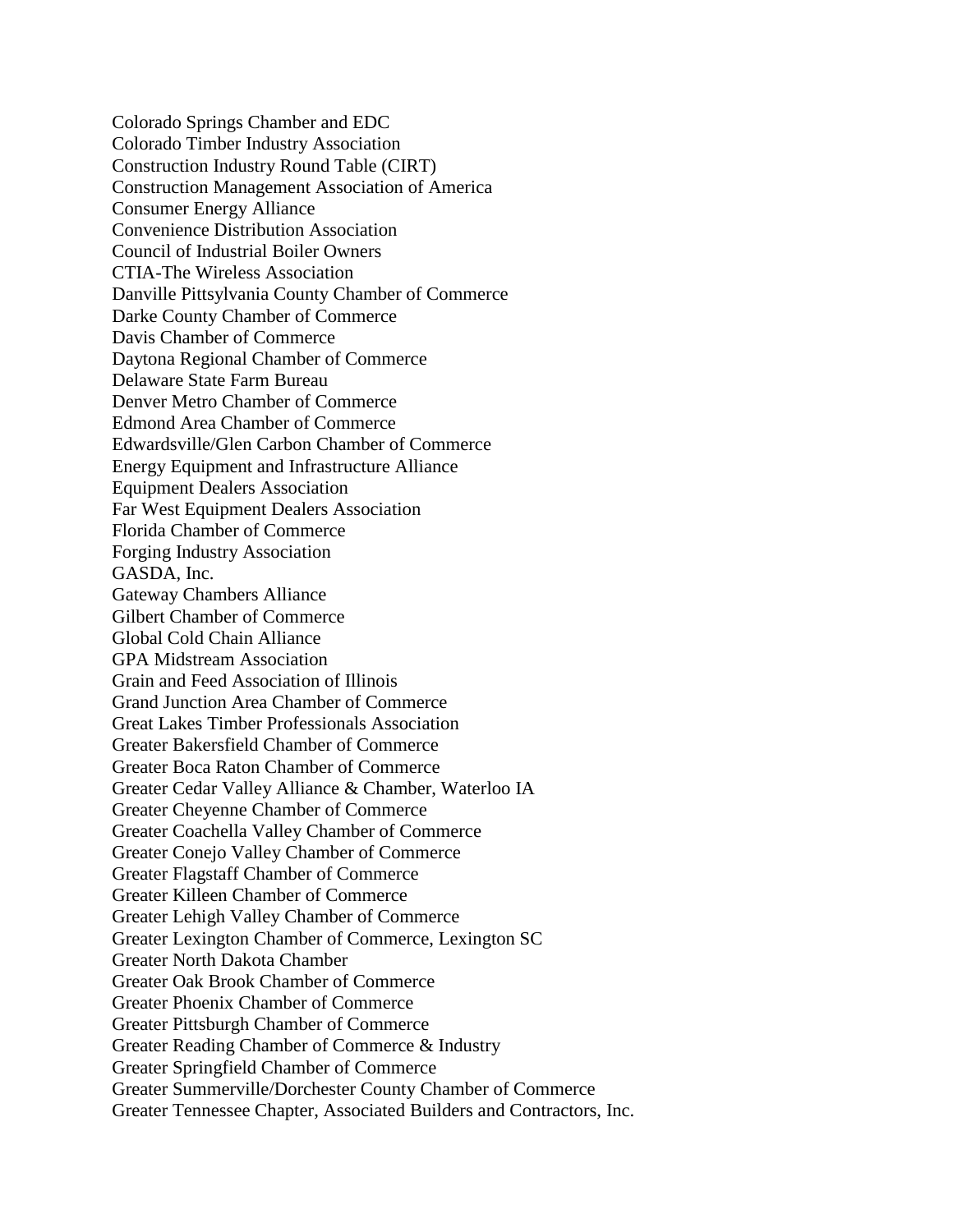Greater Yakima Chamber of Commerce Hanover Area Chamber of Commerce Harrisburg Regional Chamber & CREDC Hearth, Patio & Barbecue Association Heating, Air-conditioning & Refrigeration Distributors International (HARDI) Home Builders Association of Michigan Home Furnishings Association Houston Northwest Chamber of Commerce (TX) Idaho Association of Commerce & Industry Illinois Chamber of Commerce Illinois Chapter, Inc. - American Concrete Pavement Association INDA, Association of the Nonwoven Fabrics Industry Independent Bakers Association Independent Electrical Contractors Independent Oil & Gas Association of New York (IOGANY) Independent Petroleum Association of America Indiana Cast Metals Association (INCMA) Indiana Coal Council Industrial Energy Consumers of America Industrial Fasteners Institute Industrial Minerals Association - North America Institute of Makers of Explosives Intermountain Forest Association International Association of Drilling Contractors (IADC) International Council of Shopping Centers International Wood Products Association Iowa Association of Business and Industry IPC-Association Connecting Electronics Industries Irving-Las Colinas Chamber of Commerce JAX Chamber Kalispell Area Chamber of Commerce Kansas Chamber of Commerce Kansas Livestock Association Kentucky Forest Industries Association Kingsport Chamber of Commerce Kitchen Cabinet Manufacturers Association LA Oil Marketers & Convenience Store Association Lake Havasu Area Chamber of Commerce Land Improvement Contractors of America (LICA) Las Vegas Metro Chamber of Commerce Leading Builders of America Lima Allen County Chamber of Commerce Lincoln Chamber of Commerce Little Rock Regional Chamber of Commerce Livestock Market Digest newspaper Longview TX Chamber of Commerce Los Angeles Area Chamber of Commerce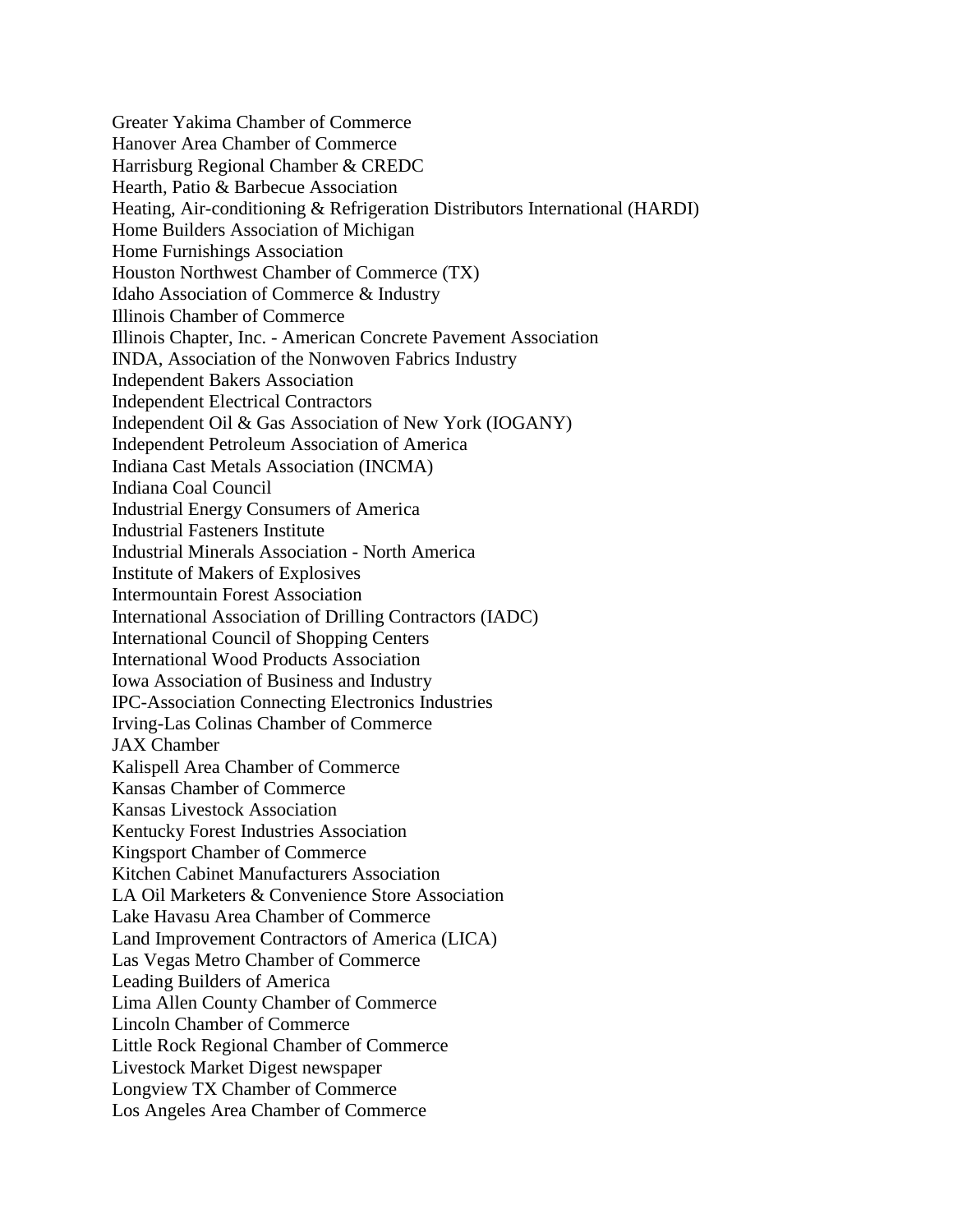Loudoun County Chamber of Commerce Louisiana Association of Business and Industry Louisiana Landowners Association Lubbock Chamber of Commerce Lynchburg Regional Business Alliance Maine Innkeepers Association Manatee Chamber of Commerce Marana Chamber of Commerce Marshalltown Area Chamber of Commerce Mason City Chamber of Commerce Mason Contractors Association McAllen Chamber of Commerce Mechanical Contractors Association of America Mesa Chamber of Commerce (AZ) Metal Powder Industries Federation Metals Service Center Institute Mid-America Lumbermens Association Midwest Food Processors Association Minnesota Grocers Association Missouri Cattlemen's Association Missouri Chamber of Commerce and Industry Missouri Corn Growers Association Montana Chamber of Commerce Montana Logging Association Montclair Chamber of Commerce Motor & Equipment Manufacturers Association Murrieta Chamber of Commerce Myrtle Beach Area Chamber of Commerce Naperville Area Chamber of Commerce National Agricultural Aviation Association National Apartment Association National Association of Chemical Distributors (NACD) National Association of Convenience Stores National Association of Electrical Distributors National Association of Federal Credit Unions National Association of Home Builders National Association of Manufacturers National Association of Neighborhoods National Association of REALTORS® National Association of Wholesaler-Distributors National Black Chamber of Commerce National Confectioners Association National Corn Growers Association National Council of Chain Restaurants National Council of Textile Organizations National Electrical Contractors Association (NECA) National Federation of Independent Business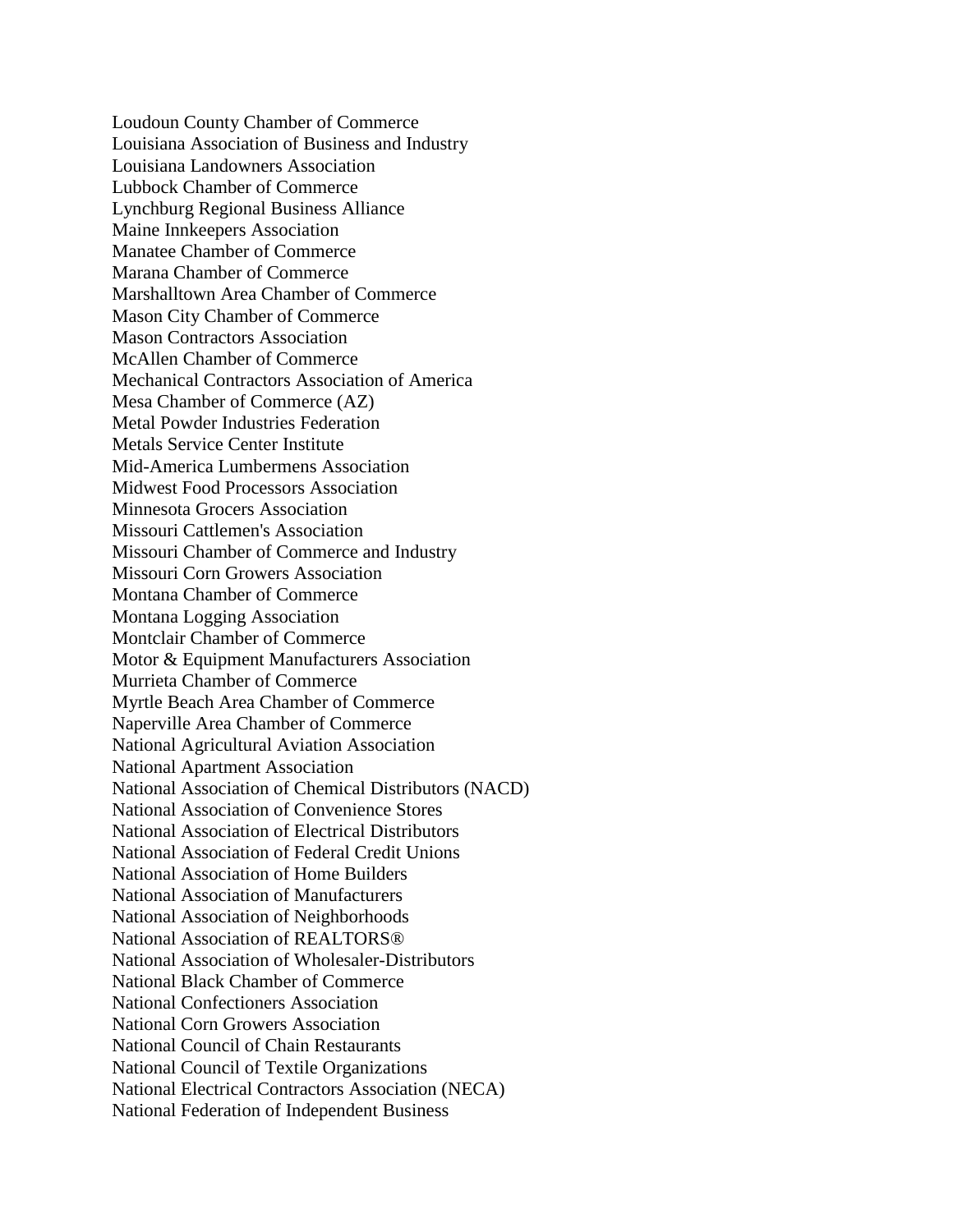National Grocers Association National Ground Water Association National Industrial Sand Association National Kitchen & Bath Association National Lime Association (NLA) National Lumber and Building Material Dealers Association National Marine Distributors Association National Mining Association National Multifamily Housing Council National Newspaper Association National Oilseed Processors Association National Pork Producers Council National Private Truck Council National Railroad Construction & Maintenance Association (NRCMA) National Ready Mixed Concrete Association National Roofing Contractors Association National Rural Electric Cooperative Association National Small Business Association (NSBA) National Stone Sand and Gravel Association (NSSGA) National Tooling and Machining Association National Utility Contractors Association National Wooden Pallet and Container Association Nebraska Chamber of Commerce & Industry NEMA- National Electrical Manufacturers Association Nevada Manufacturers Association Nevada Mining Association New Jersey Gasoline, C-Store, Automotive Association New Jersey State Chamber of Commerce New Mexico Association of Commerce & Industry New Mexico Cattle Growers' Association New Mexico Federal Lands Council New Mexico Stockman Magazine New Mexico Wool Growers, Inc. NOCO HBA Nogales-Santa Cruz County Chamber of Commerce Visitor & Tourism Center North American Die Casting Association North American Meat Institute North Carolina Chamber North Carolina Manufacturers Alliance North Country Chamber of Commerce North Myrtle Beach Chamber of Commerce Northeastern Retail Lumber Association Northern Kentucky Chamber of Commerce Northern Virginia Chamber of Commerce NPES The Association for Suppliers of Printing, Publishing and Converting Technologies Ohio AgriBusiness Association Ohio Forestry Association, Inc.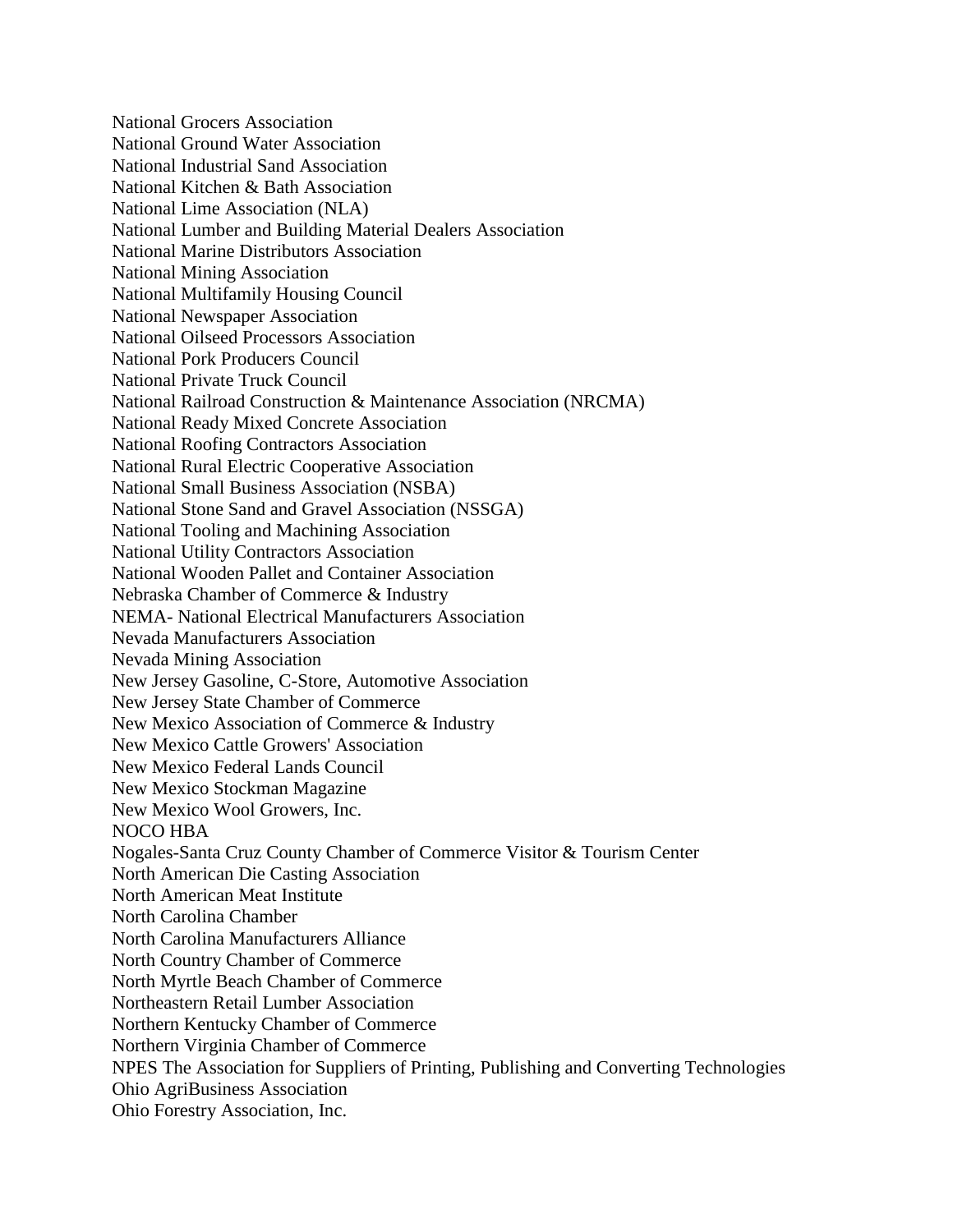Ohio Grocers Association Ohio Hotel & Lodging Association Ojai Valley Chamber of Commerce Orange County Business Council (Irvine, CA) Oshkosh Chamber of Commerce Outdoor Power Equipment and Engine Service Association Outdoor Power Equipment Institute (OPEI) Overland Park (Kansas) Chamber of Commerce Oxnard Chamber of Commerce PA Food Merchants Association Pasadena Chamber of Commerce Pasco Chamber of Commerce Pearland Chamber of Commerce, a Texas organization Pella Chamber of Commerce Pennsylvania Builders Association Pennsylvania Chamber of Business and Industry Pennsylvania Forest Products Association Pennsylvania Manufacturers' Association Plumbing-Heating-Cooling Contractors-National Association Port Hueneme Chamber of Commerce Portland Cement Association Prattville Area Chamber of Commerce Precision Machined Products Association Precision Metalforming Association Printing Industries of America Printing Industries of New England Puyallup Sumner Chamber of Commerce Redondo Beach Chamber of Commerce Retail Industry Leaders Association Rogers-Lowell Area Chamber of Commerce Sacramento Metro Chamber Salt Lake Chamber San Diego Regional Chamber of Commerce San Gabriel Valley Economic Partnership San Jose Silicon Valley Chamber of Commerce Savannah Area Chamber of Commerce SC Timber Producers Association Schuylkill Chamber of Commerce Silver City Grant County Chamber of Commerce Simi Valley Chamber of Commerce Small Business & Entrepreneurship Council Small Business Legislative Council SNAC International Society of American Florists South Baldwin Chamber of Commerce, Foley, AL South Bay Association of Chambers of Commerce South Carolina Chamber of Commerce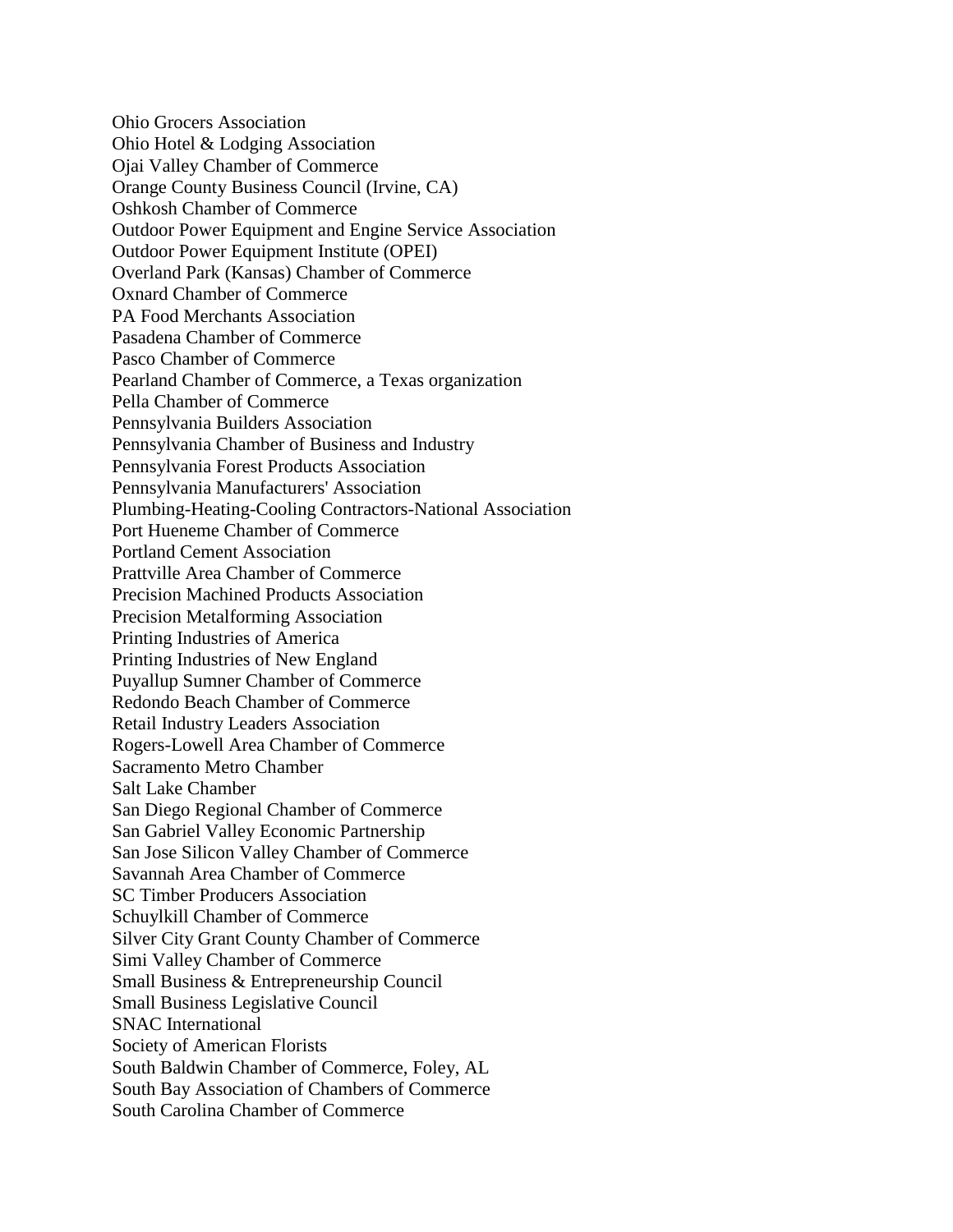South Shore Chamber of Commerce Southeastern Lumber Manufacturers Association Southwest California Legislative Council SPI: The Plastics Industry Trade Association St. Cloud Area Chamber of Commerce St. Joseph (MO) Chamber of Commerce Steel Tank Institute/Steel Plate Fabricators Association Tempe Chamber of Commerce Tennessee Chamber of Commerce & Industry Texas Association of Business Textile Rental Services Association The Business Council of New York State, Inc. The Chamber of Commerce serving Johnson City/Jonesborough/Washington County The Chamber of Medford/Jackson County The Chamber of Reno, Sparks, and Northern Nevada Tile Roofing Institute Toledo Regional Chamber of Commerce Torrance Area Chamber of Commerce Treated Wood Council Tri-City Regional Chamber of Commerce (WA) Tucson Metro Chamber Tulsa Regional Chamber U.S. Chamber of Commerce United Corpus Christi Chamber of Commerce United States Telecom Association Vermont Vehicle & Automotive Distributors Association Virginia Chamber of Commerce Virginia Coal & Energy Alliance, Inc. Virginia Forest Products Association Vista Chamber of Commerce WA Food Industry Association (WFIA) West Baton Rouge Chamber of Commerce West Virginia Forestry Association Western DuPage Chamber of Commerce Western Energy Alliance Western Equipment Dealers Association Westerville Area Chamber of Commerce Westmoreland County Chamber of Commerce (PA) White Pine Chamber of Commerce Wichita Regional Chamber of Commerce Window and Door Manufacturers Association Wisconsin Cast Metals Association Wisconsin Grocers Association Wisconsin Manufacturers & Commerce World Floor Covering Association (WFCA) Wyoming Stock Growers Association York County Economic Alliance